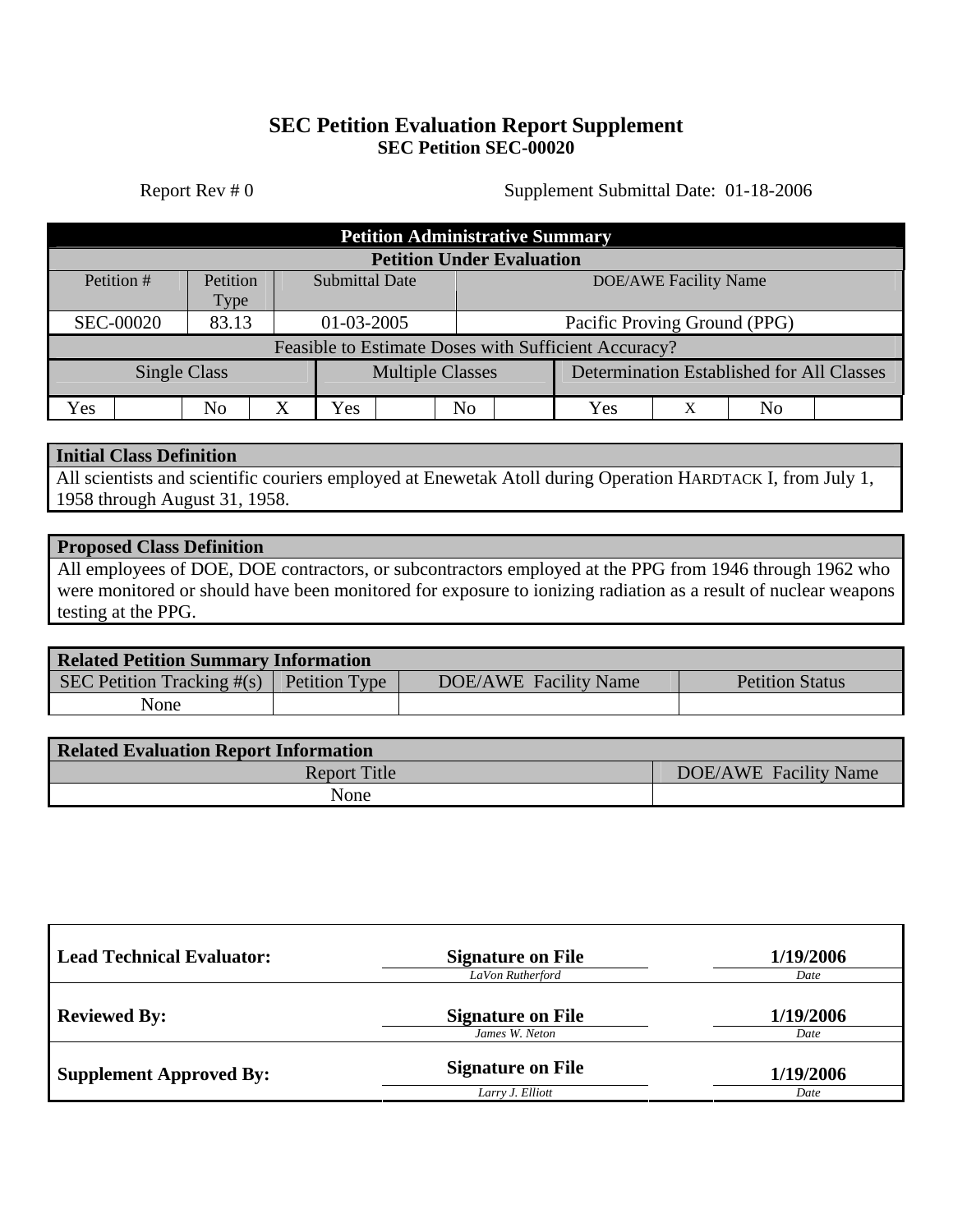## **SEC-0020, Pacific Proving Ground Supplement to SEC Evaluation Report**

#### Discussion of comments received from the Defense Threat Reduction Agency

In a letter dated December 22, 2005, the Defense Threat Reduction Agency (DTRA) provided comments to NIOSH on Special Exposure Cohort (SEC) Petition Evaluation Report-0020. The proposed class definition for this petition included all Department of Energy (DOE) employees and DOE contractors or subcontractors employed at the Pacific Proving Ground (PPG) from [1](#page-1-0)946 through  $1962<sup>1</sup>$ . In their letter, DTRA expressed concern that NIOSH's decision to add this class of workers to the SEC was based on "serious misconceptions" about the operating status of the Nuclear Test Personnel Review (NTPR) program which DTRA administers under the Department of Defense (DOD). In addition, DTRA expressed concern that NIOSH's SEC Petition Evaluation Report-0020 contained "several misrepresentations" of a National Research Council (NRC) report that presented the results of a Congressionally mandated review of the NTPR program (NRC 2003). A copy of the letter is provided in Attachment A.

The "serious misconceptions" that NIOSH has of the operating status of the NTPR program are believed by DTRA to unfairly cast doubt on the credibility of the NTPR's dose reconstruction process and also might errantly influence NIOSH's conclusion that internal doses for the defined class could not be estimated with sufficient accuracy. NIOSH regrets any negative inference to the credibility of the DTRA program that might be implicitly drawn from this conclusion. SEC Petition Evaluation Report-0020 was not intended to cast doubt on the integrity of the DTRA process for reconstructing doses under the framework of their governing regulations. Rather, it was written solely for the purpose of deciding if NIOSH could reconstruct doses to civilian participants employed at the Pacific Proving Ground (PPG) in accordance with EEOICPA and with sufficient accuracy as specified in the requirements of NIOSH's governing regulation. As indicated in SEC Petition Evaluation Report-0020, the procedures governing this decision are outlined in 42 C.F.R. pt. 83, which states in part that a dose reconstruction can be estimated with sufficient accuracy if:

*NIOSH has established that it has access to sufficient information to estimate the maximum radiation dose for every type of cancer for which radiation doses are reconstructed, that could have been incurred in plausible circumstances by any member of the class…* 

As described in SEC Petition Evaluation Report-0020, NIOSH's judgment was that it could not estimate the maximum internal radiation dose for every type of cancer that

<u>.</u>

<span id="page-1-0"></span> $1$  To ensure that only those participants who were actually exposed to radiation are covered under this class, NIOSH has modified the definition to read: *All employees of DOE, DOE contractors, or subcontractors employed at the PPG from 1946 through 1962 who were monitored or should have been monitored for exposure to ionizing radiation (see discussion below).*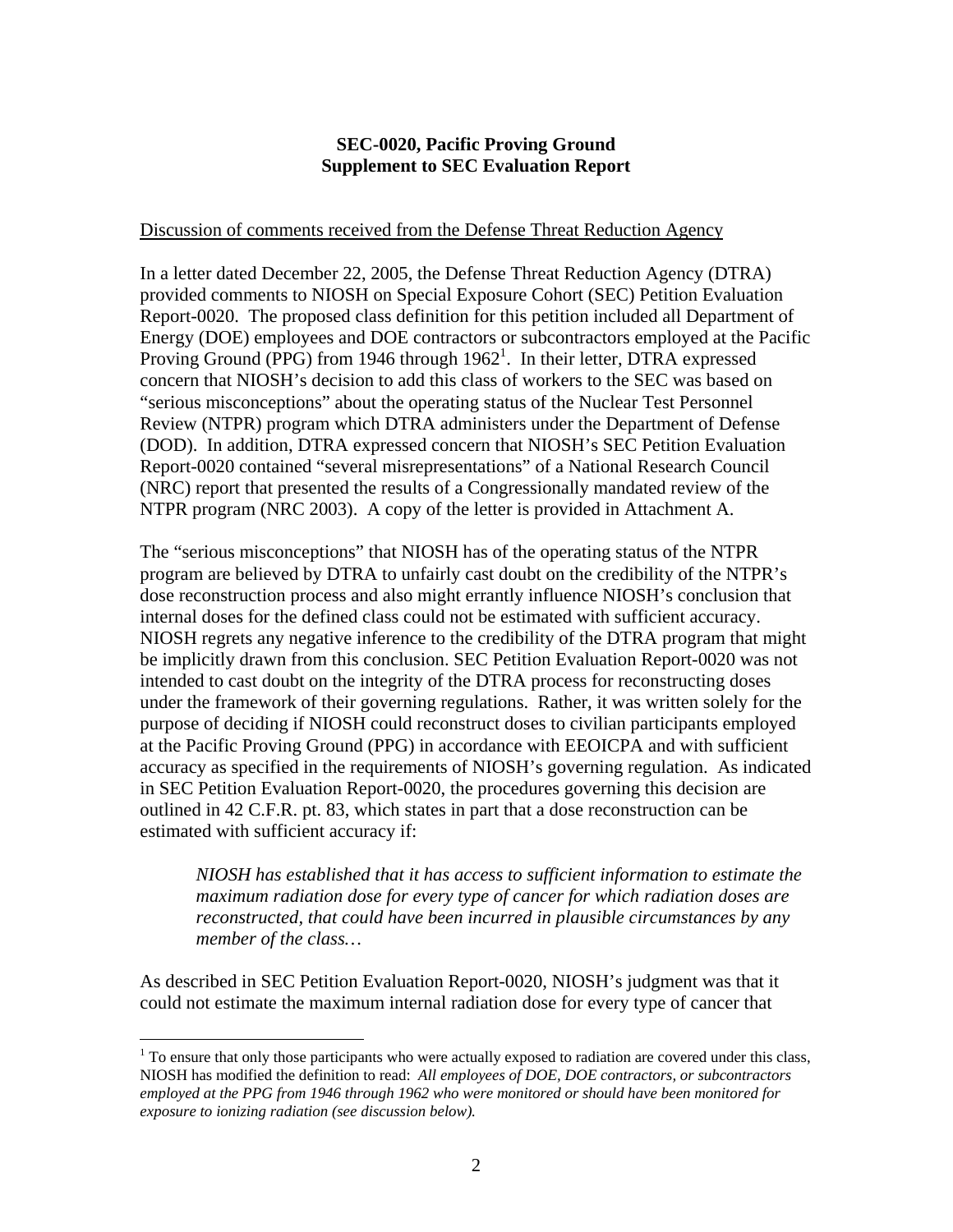could have been incurred by civilian employees at the PPG. This conclusion was reached after a careful evaluation of the available monitoring data and a comparison of these data against the dose reconstruction process outlined in the dose reconstruction regulation, 42 C.F.R. pt. 82. The rule describes a hierarchical approach to the use of existing data sources to reconstruct doses. These are, in order of decreasing preference: individual monitoring data; 2) area monitoring data; and 3) process and source-term information. As indicated in the evaluation report, NIOSH did not find bioassay data suitable for reconstructing internal doses to civilian employees at the PPG. Further, there were insufficient sources of air monitoring data to put credible upper bounds on the internal doses experienced by this class of workers.

Given that individual bioassay and area monitoring data were determined to be inadequate, NIOSH reviewed the source-term technique that DTRA employs to reconstruct internal doses for claimants under the NTPR program. This review was conducted with the intent of determining the applicability of this technique to dose reconstructions under the EEOICPA. After an on-site visit with DTRA contractor personnel, and the review of several example dose reconstructions, NIOSH learned that internal doses reconstructed under the NTPR program were based on a computer model that relates a measured external dose to an intake of radioactive material<sup>[2](#page-2-0)</sup>. This is, in effect, a source-term model in which a measured external dose is used to estimate the activity and composition of the radioactive material deposited in the vicinity of the test participant. Once the activity and the composition of the material in the air or on the ground are estimated, the inhalation intake can be estimated by applying appropriate factors. The individual's fifty year committed internal dose is then estimated using the methodology contained in ICRP publication 30.

While this model appears to be based on reasonable scientific principles, a number of the factors used in this model were brought into question during the NRC review of DTRA's methodology. One of the most significant issues raised in the NRC review was that the:

*Sources and uncertainty in the methods of estimating radionuclide concentrations in deposited fallout based on measured external photon exposures have not been evaluated, and reliability of methods is not known.* 

Although the case is made by DTRA that the NRC report concluded that the uncertainties associated with this method are likely to have the greatest impact on participants at the Nevada Test Site, the report does not suggest that this uncertainty be ignored for participants at the Pacific Proving Ground.

In SEC Petition Evaluation Report-0020, NIOSH chose to highlight the issues identified by the NRC that tended to result in potential underestimates of the internal dose to individuals. Although SEC Petition Evaluation Report-0020 acknowledged that there were also a number of issues identified in the NRC report that could potentially result in

1

<span id="page-2-0"></span> $2$  Although DTRA's letter indicated that some bioassay and air monitoring are known to exist, NIOSH was informed by DTRA contractor personnel that all internal doses under the NTPR program are estimated using algorithms that relate the external dose to internal dose.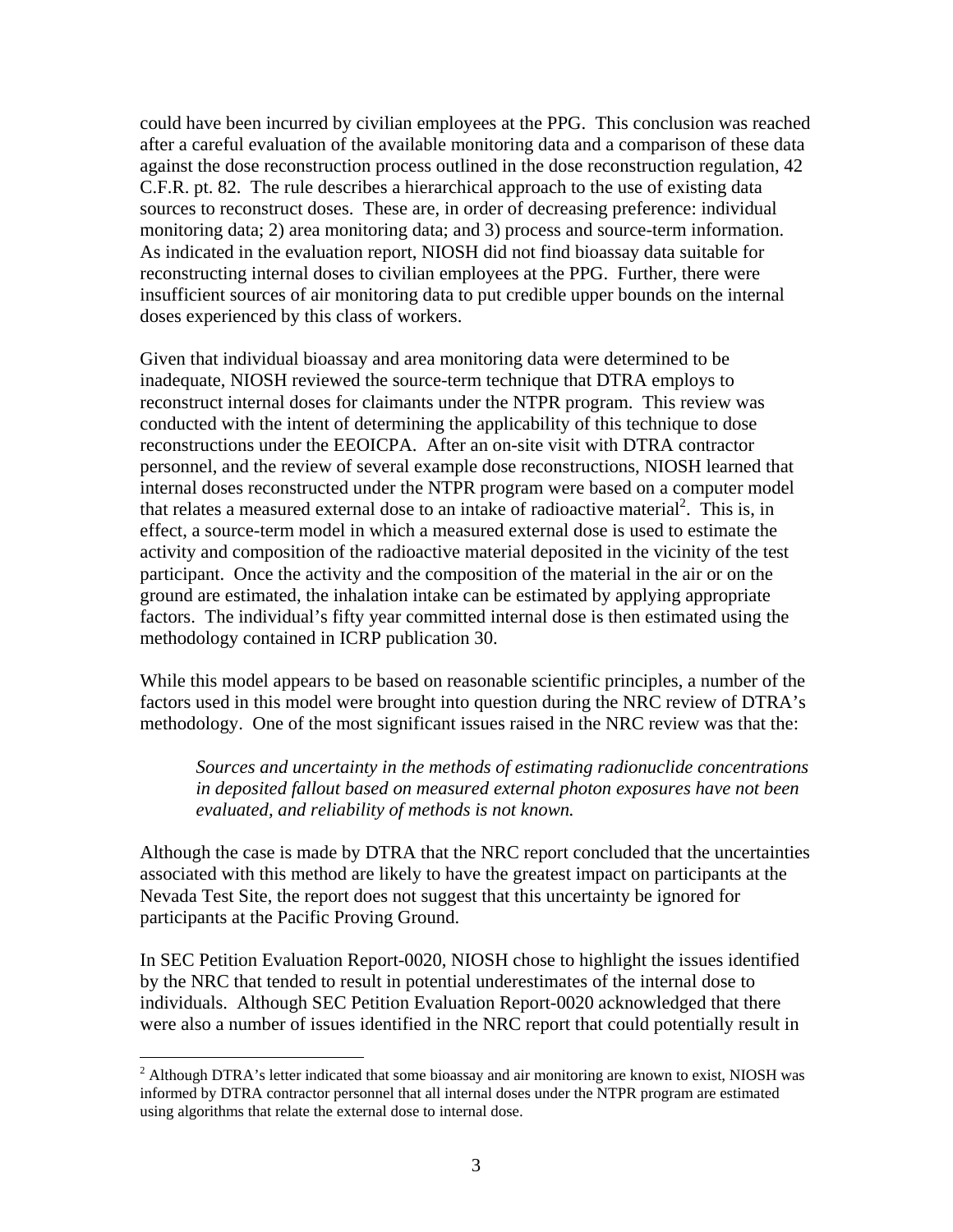overestimates of the internal dose, they were not specifically identified in the report. NIOSH's SEC regulation, 42 C.F.R. pt. 83, requires that it evaluate the ability to estimate the maximum radiation dose for each type of cancer under plausible conditions. Because the NRC report provided little or no quantitative judgment regarding the relative magnitude of the countervailing effects of the factors that either underestimated or overestimated doses, NIOSH did not believe it important to specifically cite every issue raised by the NRC. While it might be the case that these effects have a tendency to compensate for each other, NIOSH has no quantitative ability to determine this at this time. As stated in DTRA's letter to NIOSH:

*It is important to note that the NRC committee did not question the ability to establish credible upper bounds, but rather the credibility of the upper bounds that were being estimated at the time of the review.* 

Until such time as DTRA completes the research necessary to address the magnitude of the effect for each issue, NIOSH does not believe that it can independently establish the magnitude of the maximum internal dose to each organ that develops cancer under plausible conditions.

At the time the SEC evaluation report was written, NIOSH was unaware that DTRA established interim guidelines for processing of dose reconstructions while the issues raised by NRC are researched. These interim guidelines, which were published in letter format on July 16, 2003, contain the following (excerpted in part) direction from DTRA to their dose reconstruction contractor:

*The following rules of thumb should be applied to upper bound results:* 

- *apply a factor of 10 times to the internal dose estimate for scenarios not identified in the NAS/NRC report as highly uncertain*
- *refer internal dose upper bound estimates for highly uncertain scenarios to an independent contractor chosen by DTRA*

*These rules of thumb, based on our review of the results in the NAS/NRC report, are intended to facilitate the processing of VA claims while ensuring upper bound estimates are not underestimated.* 

NIOSH has not seen any scientific evaluation of the "rules of thumb" put in place by DTRA for reconstructing internal dose. While these guidelines may be appropriate for making compensation decisions under the NTPR program, NIOSH can not utilize guidelines that call for increasing internal doses by a factor of 10, without a detailed justification of the scientific basis, which would constitute sufficient accuracy under the NIOSH SEC regulation. Under EEOICPA, the establishment of a credible upper bound is critical because the decision for compensation is based on a Monte Carlo analysis of the distribution of probabilities of causation (PC). The law requires that, of the distribution of possible PCs, the  $99<sup>th</sup>$  percentile be used to determine if the worker's cancer was "at least as likely as not" caused by his/her exposure. As such, any upper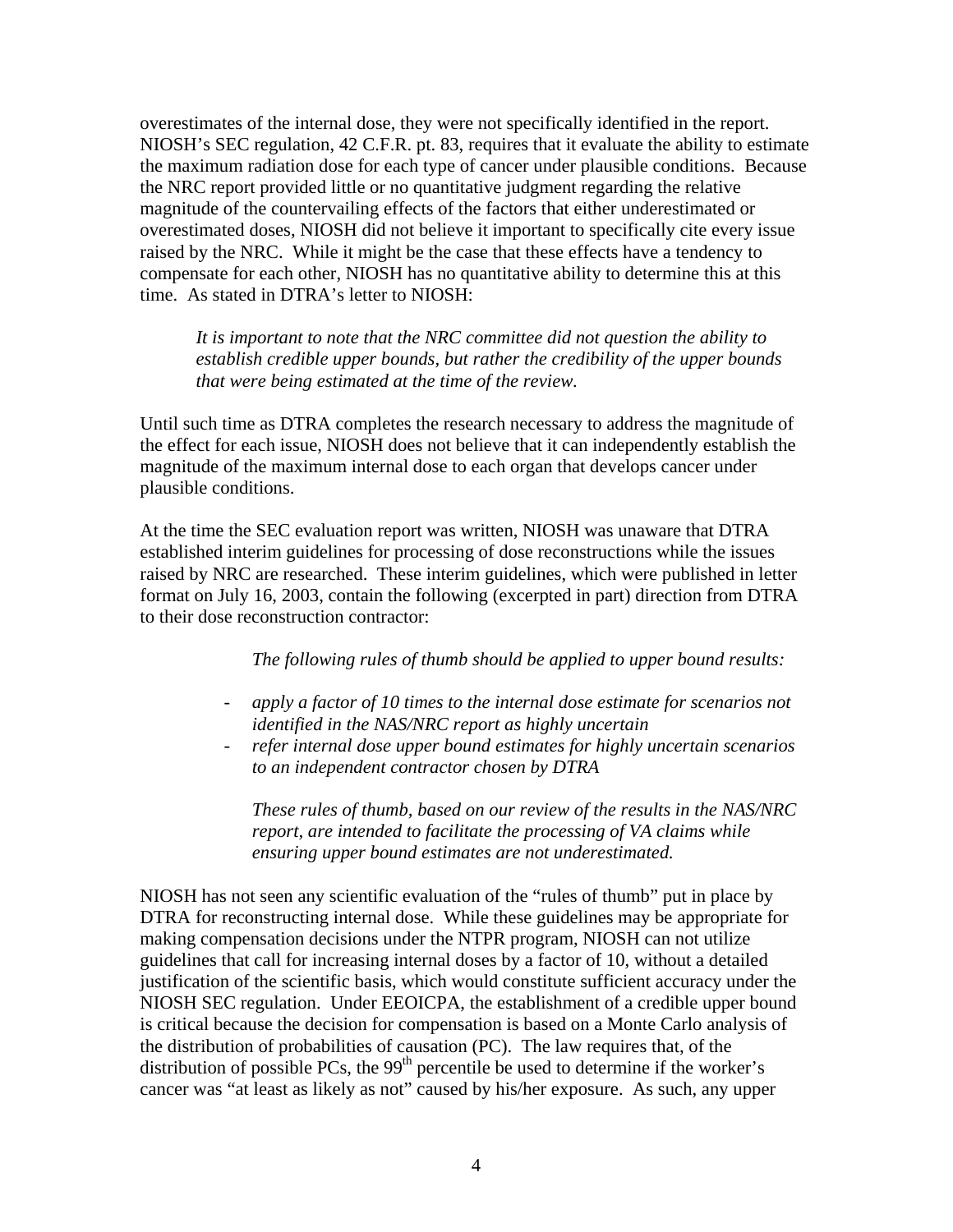bound dose selected for input to the Interactive Radioepidemiology Program (IREP) will directly affect the PC at the  $99<sup>th</sup>$  percentile.

Based on the above discussion, NIOSH continues to support its position that internal doses for civilian employees at the PPG can not be reconstructed at this time with sufficient accuracy under the requirements established by the EEOICPA and evaluated under 42 C.F.R. pt. 83.

## Change in proposed class definition

The proposed class definition currently contained in SEC Petition Evaluation Report-0020 covers all employees of DOE, DOE contractors or subcontractors employed at the PPG from 1946 through 1962. After some discussion with Department of Labor representatives, and internal deliberation within the Office of Compensation Analysis and Support, NIOSH now believes that this definition is too broad in that it potentially includes civilians who worked on activities at the PPG, but were not necessarily present in the vicinity of radiation and/or contamination generated by a nuclear test. Because of this, NIOSH has modified the proposed class definition to read:

*All employees of DOE, DOE contractors or subcontractors employed at the PPG from 1946 through 1962 who were monitored or should have been monitored for exposure to ionizing radiation as a result of nuclear weapons testing at the PPG.* 

## **Reference**

## **NRC 2003**

National Research Council, "A Review of the Dose Reconstruction Program of the Defense Threat Reduction Agency" 2003